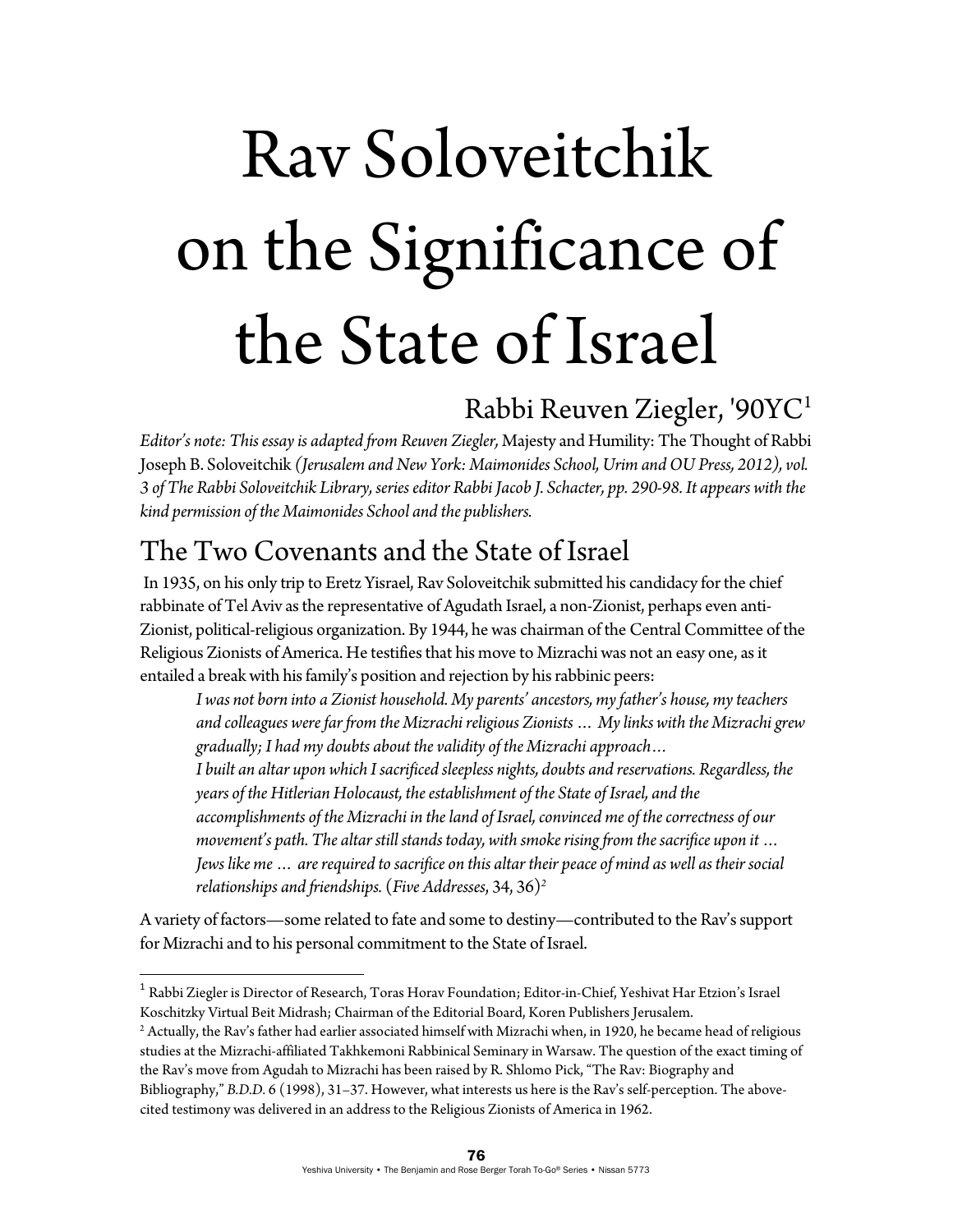**I. Fate**: The last three of the famous "six knocks" described in *Kol Dodi Dofek* all deal with the State of Israel's contribution to Jewish survival. The State of Israel is a refuge for persecuted Jews; it establishes the principle of Jewish self-defense; and it serves as a bulwark against assimilation for Diaspora Jews, many of whom maintain their sense of Jewish identity through identification with Israel and concern for its welfare.

**II. Destiny**: The State of Israel aids in the attainment of Jewish spiritual goals in several ways. First, by settling the land and exercising sovereignty in it, the Jewish community fulfills one of the 613 biblical mitzvot, "You shall possess the land and dwell therein" (Num*.* 33:53).3 Second, the Jewish state is a natural and congenial environment for Torah study, a land in which the Jewish people can transplant and rebuild the destroyed Torah centers of Europe.<sup>4</sup> By helping establish Jewish sovereignty in the Land of Israel and building Torah institutions there, the Mizrachi paved the way for Jewish spiritual continuity following the eclipse of traditional European Jewish society in the Enlightenment and its destruction in the Holocaust. In this, the Mizrachi followed the path of Joseph, who, foreseeing the winds of change that would challenge his father's traditional existence in the backwaters of an undeveloped country, prepared the way for Jewish spiritual continuity even in the sophisticated society of imperial Egypt. Like Joseph, the Mizrachi leaders were also shunned by their more short-sighted brothers for their convictions and actions.

Third, the State of Israel can benefit not only the study of Torah but its application as well, for within the state it is possible to apply Halakhah to a broad range of issues, including modern technology and public life. Others, whether Reform or Haredi, may feel that the Torah cannot survive a confrontation with modern society, and therefore, it must either change in accordance with the times or retreat into isolation. The Rav strongly identified with the Mizrachi's position that Torah can and should engage the world, that it can meet any challenge and be applied in any circumstance.5 Thus, ideally, the State of Israel can provide a framework within which to realize the covenant of destiny by fostering Torah values and applying Halakhah to the full range of human endeavors.<sup>6</sup>

The Rav strongly felt the eternal connection of the Jew to the Land of Israel, and testified on many occasions that he had imbibed from his father and grandfather a love for the land and its sanctity.7 Furthermore, he believed that divine providence had decreed that in the dispute between Religious Zionists and anti-Zionists, the Religious Zionists had been correct.<sup>8</sup> Yet when we ask ourselves which elements of Jewish destiny can be attained *only* in the Land of Israel, we see that it is just the first of them—the specific mitzvah of settlement. The Rav felt that the broader elements of destiny—building Torah institutions, striving for *kedushah*, applying Halakhah to modern society and engaging the world—were equally relevant to the Diaspora and could be achieved there as well.

<sup>&</sup>lt;sup>3</sup> "Al Ahavat ha-Torah u-Geulat Nefesh ha-Dor," 424–25; Five Addresses, 137–38. See also For Further Reference, #1.<br><sup>4</sup> Five Addresses, 31–33.<br><sup>5</sup> Five Addresses, 152–57, 174–75, and "Mah Dodekh mi-Dod," 90–91 (the positi

seems to be his own, in contrast to that of his illustrious uncle R. Velvel).  $^6$  *Kol Dodi Dofek*, 70–71.

See, for example, "*Al Ahavat ha-Torah*," 422–23; *Five Addresses*, 34–35; *Community, Covenant and Commitment*, 239.

<sup>8</sup> *Five Addresses*, 31–36. This point is also apparent from the Rav's discussion of the six knocks.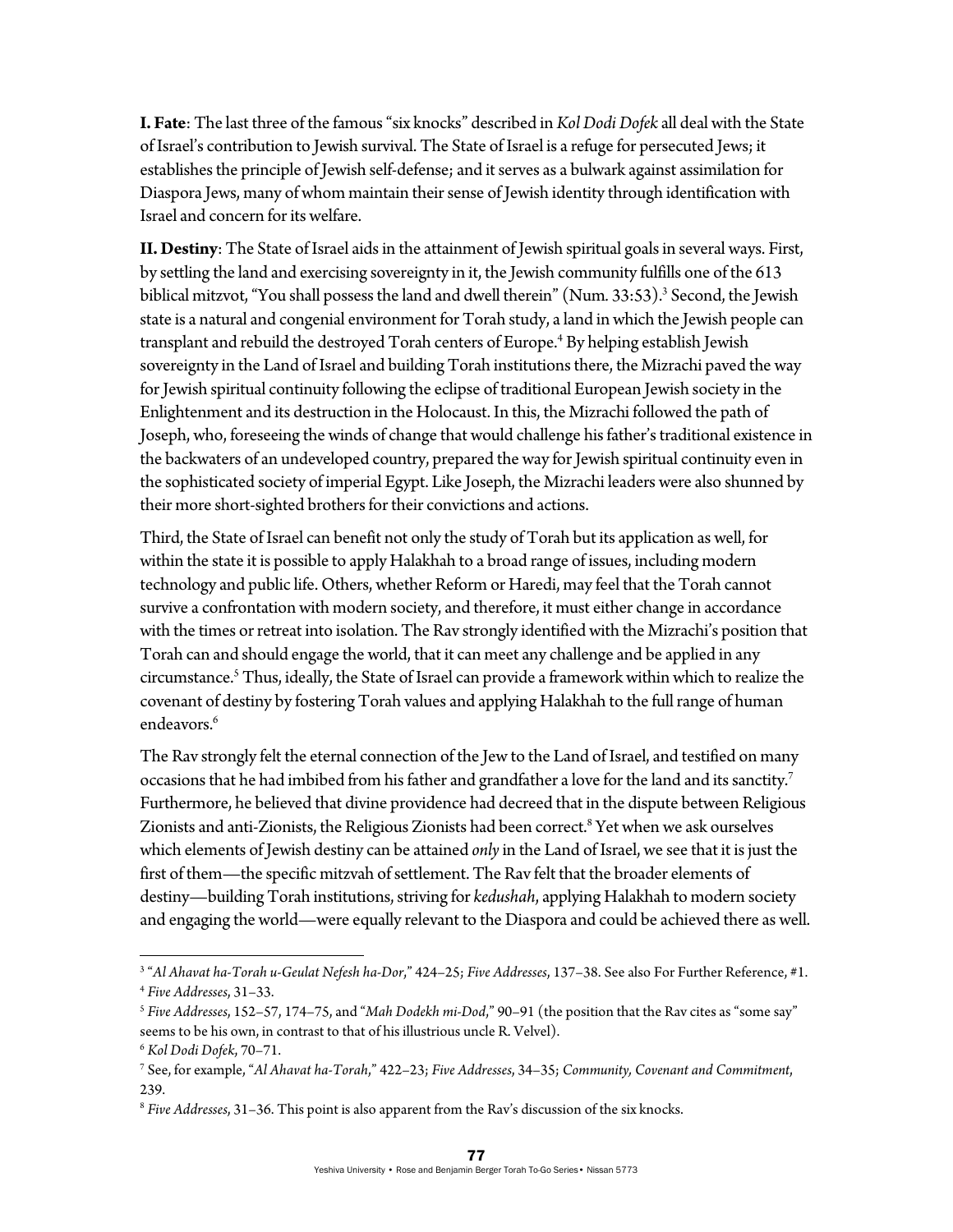His identification with Mizrachi was based not only on its support for religious life in the State of Israel, but on broad philosophical principles with universal application: belief in anti-isolationism, human activism and creativity, and the Torah's ability to purify man and society.<sup>9</sup>

In *Kol Dodi Dofek* and elsewhere, the Rav expresses his strong belief that God's hand was manifest in the founding of the State of Israel.10 Yet the fact of *yad Hashem* being present in Israel's creation does not necessarily mean that the State of Israel is "the first flowering of our redemption." Nor does the fact that the State is a gift from God mean that it is a value in itself. Rather, the Rav believes that it is an opportunity—an *important* opportunity but not the *only* one—for the Jewish people to protect its existence and pursue its destiny. The goal of combining the two covenants and thereby raising a people of fate to a holy nation of destiny is not limited to the Land of Israel. The State is an instrument that serves (or should serve) the larger values of the Jewish people and the Jewish faith.

#### The Third Way

In short, the Rav believed that the State of Israel is nothing less than a gift from God that plays an important role in safeguarding Jews' physical survival and identity, and that has the potential to serve as a basis for attaining their destiny. Yet it is also *no more* than that. In a letter written in 1957, the Rav stakes out his position against two other Orthodox approaches:

*I agree with you that there is a third halakhic approach which is neither parallel to the position of those "whose eyes are shut" and reject [the significance of the State] nor the belief of those dreamers who adopt a completely positive stance to the point where they identify the State with the [fulfillment] of the highest goal of our historical and meta-historical destiny. This third approach (which is the normative one in all areas), I would allow myself to guess, would be positively inclined toward the State, and would express gratitude for its establishment out of a sense of love and devotion, but would not attach [to it] excessive value to the point of its glorification and deification.11*

Those "whose eyes are shut" are the Haredim, whom Rav Soloveitchik faults for refusing to

 9 See also *Community, Covenant and Commitment*, 201–02:

*I see two elements in the Mizrachi: (1) An Israeli political party that deserves credit for most of the achievements of the religious community in Israel ... (2) A large movement committed to a specific ideology and worldview whose impact is significant both in Israel and in the Diaspora. This movement holds within its hand the answer to a serious dilemma: How can we insert our eternal [values] into the splendor of the modern world? How can we remain steadfast and strong in the very center of the modern society and sanctify the new and that which is occurring on a daily basis with utmost holiness? I cannot join up to any group or association that has emblazoned on its banner [the call]: "Separate from the vast world [and go] into dark caves and set yourselves apart from the*  world and the rest of the Jewish people." This retreat from the battle is the beginning of defeat and reflects a lack of *faith in the eternity of Judaism and its ability to dominate the new world with its powerful currents and changing forms. According to the worldview of our movement, Judaism is immensely powerful and capable of achieving anything. The most developed society too, [even one] leaping and conquering new areas of the natural order, also requires our Torah, and only in it will it find satisfaction.* 

<sup>10</sup> See, e.g., *Five Addresses*, 170–73. Regarding the question of whether to recite Hallel in response to this miracle, see For Further Reference, #2.

<sup>11</sup> *Community, Covenant and Commitment*, 163–64.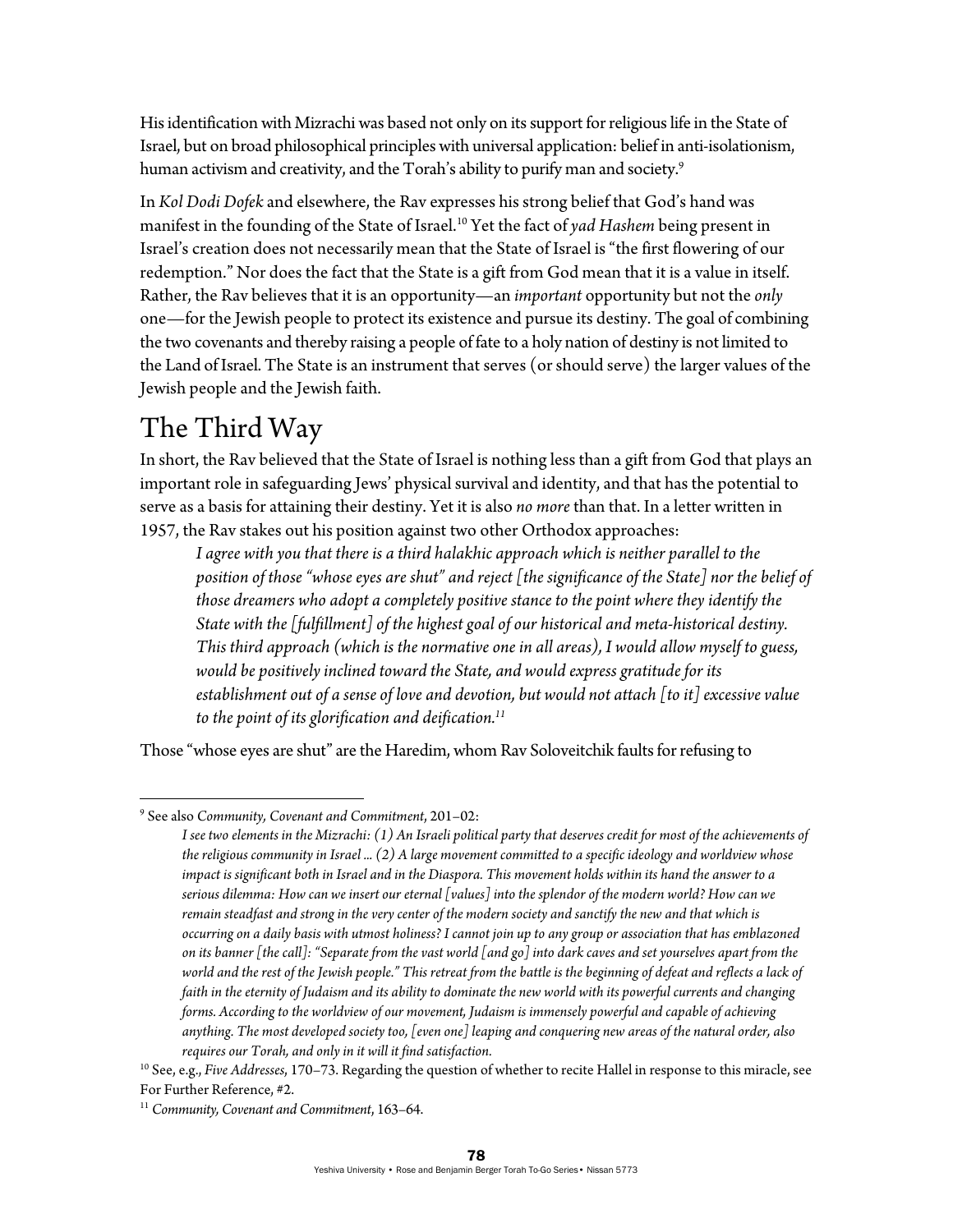acknowledge the miraculous nature of the State's founding, denying its historical significance, and showing no interest in taking part in its development. The "dreamers" are the followers of Rav Kook, who regard the State as possessing inherent spiritual value and assign it an overwhelmingly important role in the unfolding of Jewish destiny. Before pinpointing where Rav Soloveitchik parts ways with them, we must first understand Rav Kook's overall approach to the significance of the State of Israel—a State that in his day was yet to be born.

Rav Kook believes that Judaism comprises two "ideas," the national and the spiritual.<sup>12</sup> These are not identical to fate and destiny. First, fate and destiny exist in a hierarchical relationship, while this is not so clear regarding the national and spiritual ideas. Second, the national idea means that the Jewish nation can express its inner essence only by exercising political sovereignty in the Land of Israel, while fate is a dimension of Jewish existence in all places and under all sovereignties. During the two thousand years of exile, Rav Kook believes, Judaism itself was deficient, for it lacked the national half of its identity. Secular Jewish nationalists, therefore, are to be regarded as "holy rebels," for although they reject the spiritual idea, they are helping foster a renaissance of Judaism itself through their restoration of the national idea. By reestablishing Jewish sovereignty in the Holy Land, they reconnect the Jewish nation to one of its two sources of vitality, hitherto missing, and thereby initiate an inexorable process of messianic redemption. Whether its founders are aware of it or not, the nascent State of Israel contains inherent spiritual value as "the foundation of God's seat in the world," and therefore, it constitutes "man's ultimate happiness."13

All such talk of deterministic historical processes, inborn essences, and holy rebellions is foreign to Rav Soloveitchik. He does not perceive any *inherent* value in sovereignty, other than fulfilling the specific mitzvah of settlement, nor does he assign any *inherent* spiritual value to the State, seeing it rather as a base from which to attain *other* objectives.<sup>14</sup> These objectives, fate and destiny, are the same ones Jews pursued during their long exile, since they can be attained in the Diaspora as well. Professor Gerald Blidstein points out that, unlike Rav Kook, Rav Soloveitchik does not accept the Zionist critique of Diaspora Jewish life. Therefore the Rav sees no need for a renaissance of Judaism, nor does he regard the secular Zionist rebellion against religion as a necessary stage in the dialectical unfolding of the Jewish essence.<sup>15</sup>

Furthermore, I would add, the Rav believes that if one can speak of a Jewish national character, it is not one that is inborn and essential, but rather one shaped by the nation's historical experiences. Not only does the Rav not speak of the "essence" of the Jewish people, he does not

<sup>12</sup> For a succinct presentation of Rav Kook's views on this subject, see his essay, "*Le-Mahalakh ha-Ide'ot be-Yisrael*," in *Orot* (Jerusalem, 1985), 102–18. 13 *Orot Yisrael* 6:7, in *Orot*, 160. 14 In "*Yarhei Kallah*" lectures delivered in the summers of 1978 and 1981, Rav Soloveitchik suggested that the

mitzvot of appointing judges in every city in Eretz Yisrael and eradicating idolatry in Eretz Yisrael are both fulfillments of the commandment of "possession and settlement" of the land. Based on these insights, R. Yair Kahn suggests that these two mitzvot are not merely additions to the literal fulfillment of "possession and settlement," but rather define its essence. In other words, mere sovereignty is not enough, but is instead a stepping-stone, or a *hekhsher mitzvah*, to the attainment of the larger goals of justice and divine worship. See his article, "*Leha'avir Gilulim min ha-Aretz*," *Alon Shevut* 145 (5755), 13–23. 15 "On the Jewish People in the Writings of Rabbi Joseph B. Soloveitchik," in *Exploring the Thought of Rabbi Joseph* 

*B. Soloveitchik*, ed. R. Marc Angel (Hoboken, 1997), 307–08.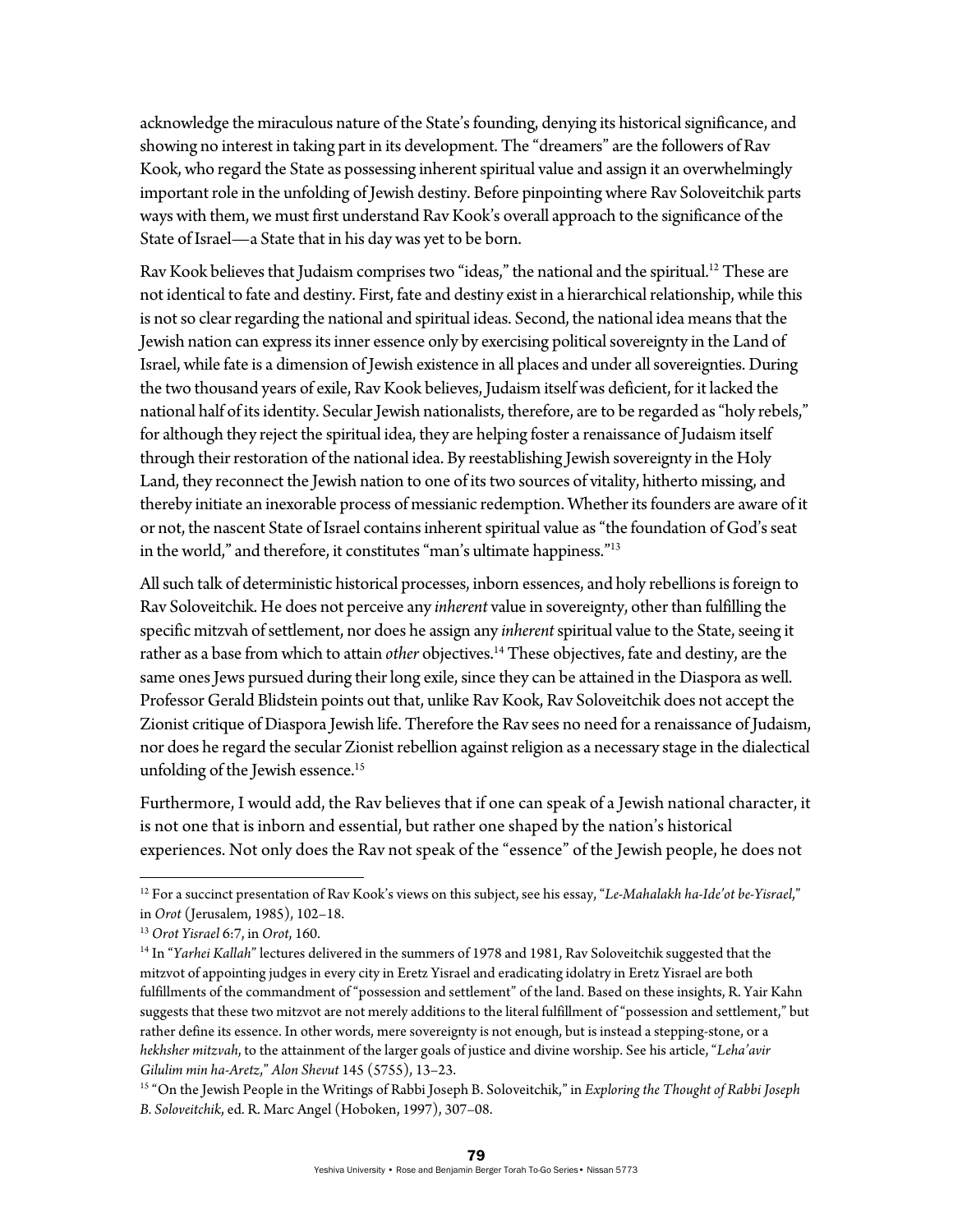even speak of the sanctity of Eretz Yisrael as an inherent metaphysical property. Professor Blidstein reports that Rav Soloveitchik considered such thinking mythological: "I recall his developing the theme that the holiness of the land was not 'mythological' but a function of its providing the context for a holy society—again a fundamentally Maimonidean orientation."<sup>16</sup> In a striking passage, the Rav writes that the idea of inherent sanctity approaches fetishism, the belief in the supernatural powers of physical objects:

*For [R. Yehudah Halevi and the Ramban], the attribute of* kedushah*, holiness, ascribed to the Land of Israel is an objective metaphysical quality inherent in the land. With all my respect for the* Rishonim, *I must disagree with such an opinion. I do not believe that it is halakhically <i>cogent.* Kedushah*, under a* halakhic *aspect, is man-made; more accurately, it is a historical category. A soil is sanctified by historical deeds performed by a sacred people, never by any primordial superiority. The* halakhic *term* kedushat ha-aretz*, the sanctity of the land, denotes the consequence of a human act, either conquest (heroic deeds) or the mere presence of the people in that land (intimacy of man and nature).* Kedushah *is identical with man's association with Mother Earth. Nothing should be attributed a priori to dead matter. Objective* kedushah *smacks of fetishism.17* 

Clearly, Rav Kook and Rav Soloveitchik are working with very different sets of assumptions. Yet even within Rav Soloveitchik's own school of thought, some have questioned the scant attention he paid to certain values that are consistent with and even congenial to his philosophy, and others have developed Rav Soloveitchik's line of thought further than he himself may have. For example, one of his preeminent disciples, Rav Aharon Lichtenstein, discerns in Israel the possibility of leading a more organic and integrated existence, as opposed to the fragmented nature of life in the Diaspora. Even the mundane aspects of one's life in Israel attain social and religious value by contributing to the stability and flourishing of the Jewish state, thereby lending one's life a greater sense of wholeness. Furthermore, without denying the validity or value of Diaspora Jewish life, Rav Lichtenstein views Israel as the epicenter of Jewish life and the locus of the Jewish future. Above all, the sanctity of the land, even when understood in halakhic and not mythological terms, lends a special quality to religious observance in Eretz Yisrael and fosters a sense of being nestled within the divine presence. Indeed, these dimensions of Eretz Yisrael and of Jewish national life within it exerted a powerful pull on Rav Lichtenstein, to which he responded by making *aliyah*. 18 These elements are not foreign to Rav Soloveitchik, but neither does he highlight them. Professor Blidstein aptly comments:

*This image of the State of Israel as a potential embodiment of the broadest ethical and societal* 

<sup>16</sup> Ibid., 309.

<sup>&</sup>lt;sup>17</sup> The Emergence of Ethical Man, 150. See also Family Redeemed, 64.<br><sup>18</sup> See his "On *Aliya*: The Uniqueness of Living in *Eretz Yisrael," Alei Etzion 12* (5764), 15–22, available online at www.haretzion.org/alei.htm. In an essay exemplifying the Rav's demand that his students think for themselves, that they be *talmidim* and not *hasidim*, R. Nathaniel Helfgot goes on to enumerate other components of Jewish national existence undeveloped by the Rav: Jewish autonomy as expressing *malkhut Yisrael*, the ability to apply Halakhah to national issues on all levels of governmental responsibility, the potential to develop a polity guided by Jewish values, and the consequent ability to serve as a "light to the nations." See his "On the Shoulders of a Giant: Looking Back, Yet Looking Forward," *Tradition* 39:3 (Fall 2006), 31–37.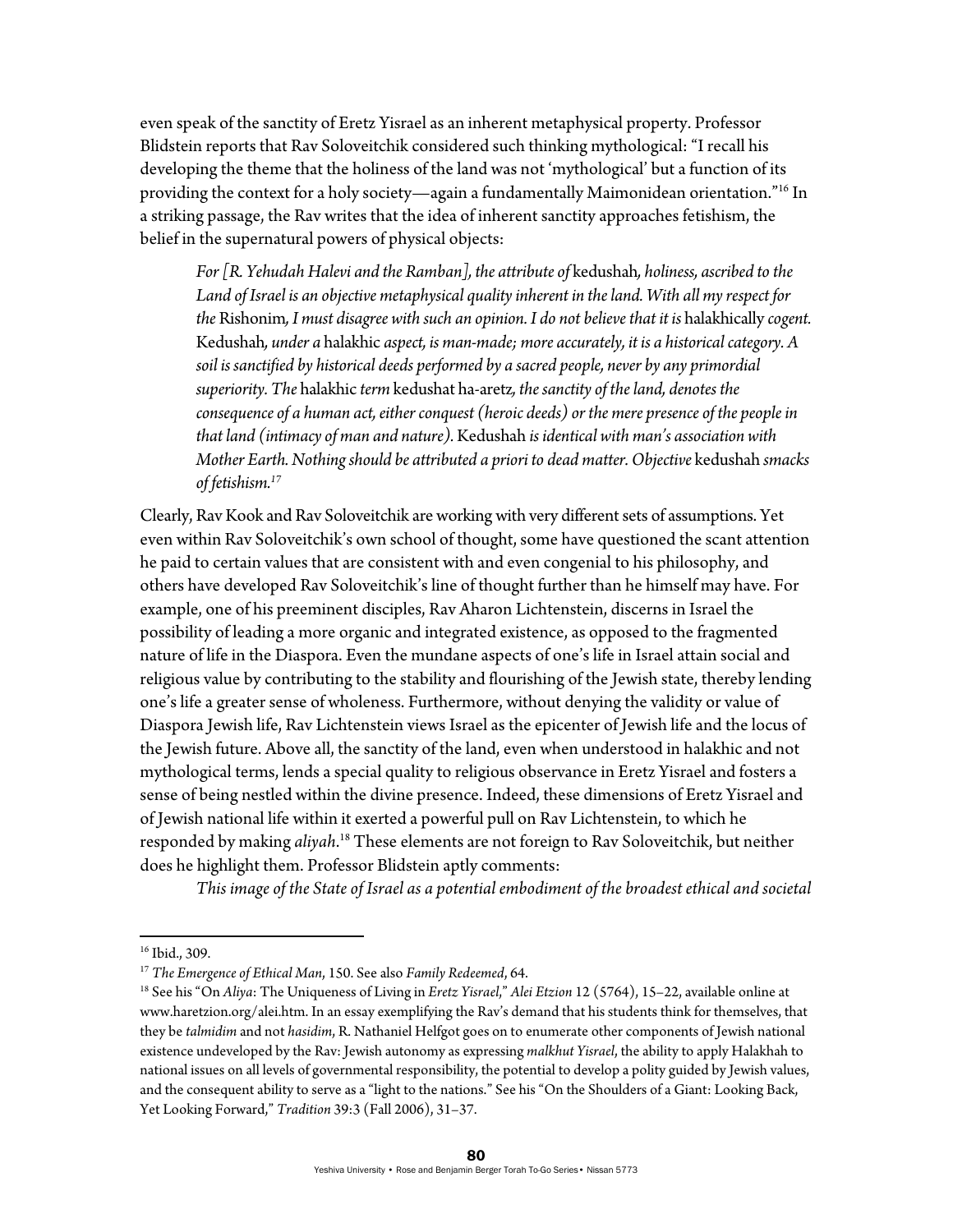*vocation of Judaism, a vocation based on a broad covenantal commitment, is perceived by many students of the Rav to be implicit in his teaching. Curiously (and regrettably?), this positive and challenging image does not recur frequently in the published texts available to us.19*

Rabbi Joseph Soloveitchik saw himself in light of the biblical Joseph. The latter's constant preoccupation was to safeguard the continuity of Abraham's tradition when relocated into a different civilization. In the Rav's reading, Canaan and Egypt are not just locations but cultures the simple and old vs. the sophisticated and new. In our day, the Rav felt, the tasks of perpetuating and applying the Torah within new environments would inevitably need to be pursued in both Israel and the Diaspora. He devoted his untiring efforts and creative energies to pursuing these tasks in the leading country of the West. At the same time, he involved himself and expended great concern in ensuring the Torah's continuity in the State of Israel and in shaping the character and future of the young state. It is now up to the next generation to carry forward his work in both centers of Jewish life.

#### For Further Reference

1. **The mitzvah of settling the Land of Israel:** Rambam does not include this commandment in his *Sefer ha-Mitzvot*, but Ramban counts it as one of the mitzvot that should be added to Rambam's list (#4). While Rav Kook's followers make much of this Ramban, seeing it as a guiding factor for their socio-political activities and as a cornerstone of their worldview, Rav Yehuda Amital points out (in his book *Commitment and Complexity*  [Jersey City, 2008], 106) that Rav Kook mentions it only once in his voluminous writings. It would seem that neither Rav Kook nor Rav Soloveitchik regards this as more than a mitzvah among mitzvot; therefore, Rav Kook bases his extraordinarily high evaluation of Jewish sovereignty upon other considerations, while Rav Soloveitchik does not assign sovereignty a privileged position among Jewish values. However, Rav Kook's disciples, with a narrower halakhic focus than their master, tethered their understanding of the overriding significance of Jewish sovereignty to this mitzvah (whose status is disputed among *Rishonim*) and thereby elevated "possession and settlement" to a preeminent place among mitzvot.

**Hallel on Yom ha***-***Atzma'ut:** There are various reports as to the Rav's position regarding the recitation of Hallel on Yom ha-Atzma'ut. However, even if we were to assume that Rav Soloveitchik opposed its recitation, Rav Aharon Lichtenstein cogently points out that one cannot derive from this ritual question any conclusions regarding the Rav's attitude toward Zionism or the State of Israel (see his "Rav Soloveitchik's Approach to Zionism," *Alei Etzion* 14 [5766], 21–24). He compares this to the opinion of the "eighty-five elders, among them several prophets," who regretfully felt that, for halakhic reasons, they could not acquiesce to Mordecai's and Esther's request to establish a new mitzvah of reading the *megillah* (*Yerushalmi*, *Megillah* 1:7). Does this mean that they denied that a miracle had taken place in Shushan, or that the great salvation of the Jews from Haman's plot had been unimportant? Analogously, Rav Lichtenstein suggests that Rav

<sup>19</sup> Blidstein, *op cit*.